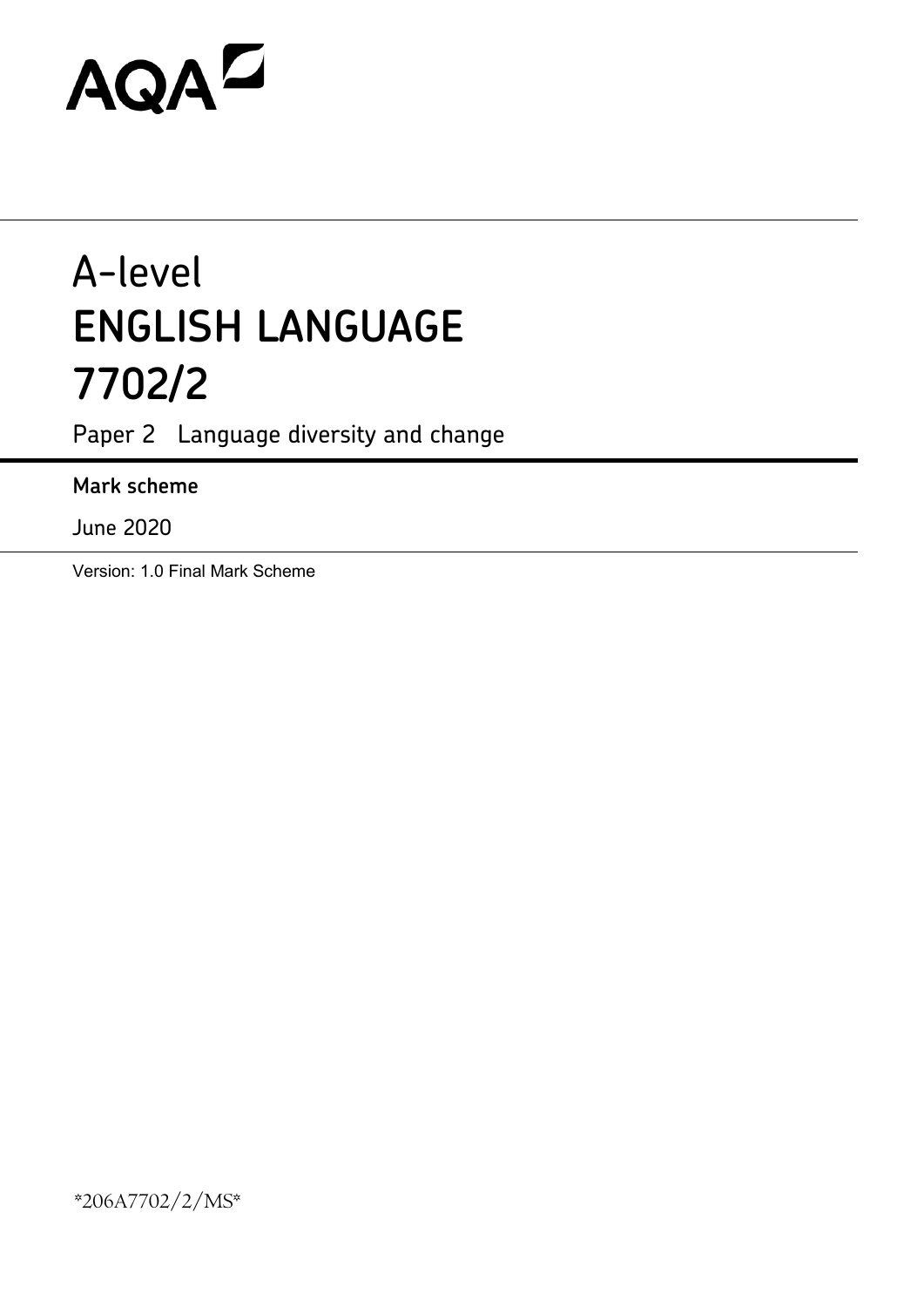Mark schemes are prepared by the Lead Assessment Writer and considered, together with the relevant questions, by a panel of subject teachers. This mark scheme includes any amendments made at the standardisation events which all associates participate in and is the scheme which was used by them in this examination. The standardisation process ensures that the mark scheme covers the students' responses to questions and that every associate understands and applies it in the same correct way. As preparation for standardisation each associate analyses a number of students' scripts. Alternative answers not already covered by the mark scheme are discussed and legislated for. If, after the standardisation process, associates encounter unusual answers which have not been raised they are required to refer these to the Lead Examiner.

It must be stressed that a mark scheme is a working document, in many cases further developed and expanded on the basis of students' reactions to a particular paper. Assumptions about future mark schemes on the basis of one year's document should be avoided; whilst the guiding principles of assessment remain constant, details will change, depending on the content of a particular examination paper.

Further copies of this mark scheme are available from aqa.org.uk

#### **Copyright information**

AQA retains the copyright on all its publications. However, registered schools/colleges for AQA are permitted to copy material from this booklet for their own internal use, with the following important exception: AQA cannot give permission to schools/colleges to photocopy any material that is acknowledged to a third party even for internal use within the centre.

Copyright © 2020 AQA and its licensors. All rights reserved.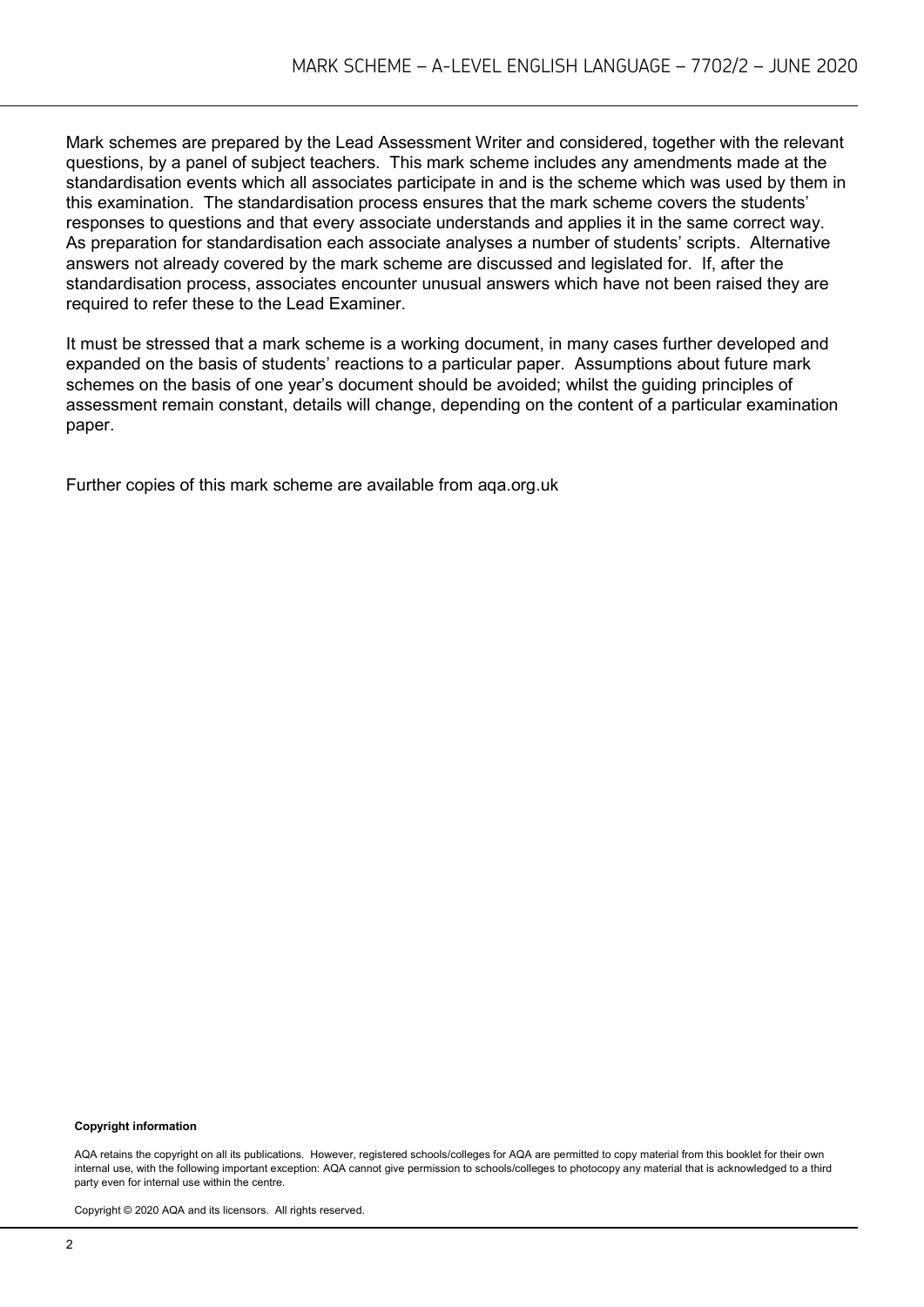#### **English Language Mark Scheme**

#### **How to Mark**

#### **Aims**

When you are marking your allocation of scripts your main aims should be to:

- recognise and identify the achievements of students
- place students in the appropriate mark band and in the appropriate part of that mark band (high, low, middle) for **each** Assessment Objective
- record your judgements with brief annotations and comments that are relevant to the mark scheme and make it clear to other examiners how you have arrived at the numerical mark awarded for each Assessment Objective
- put into a rank order the achievements of students (not to grade them − that is done later using the rank order that your marking has produced)
- ensure comparability of assessment for all students, regardless of question or examiner.

#### **Approach**

It is important to be **open minded** and **positive** when marking scripts.

The specification recognises the variety of experiences and knowledge that students will have. It encourages them to study language in a way that is relevant to them. The questions have been designed to give them opportunities to discuss what they have found out about language. It is important to assess the quality of **what the student offers**.

Do not mark scripts as though they were mere shadows of some Platonic ideal (or the answer **you** would have written). The mark schemes have been composed to assess **quality of response** and not to identify expected items of knowledge.

#### **Assessment Objectives**

This component requires students to:

- **AO1:** Apply appropriate methods of language analysis, using associated terminology and coherent written expression
- **AO2:** Demonstrate critical understanding of concepts and issues relevant to language use
- **AO3:** Analyse and evaluate how contextual factors and language features are associated with the construction of meaning
- **AO4:** Explore connections across texts, informed by linguistic concepts and methods
- **AO5:** Demonstrate expertise and creativity in the use of English to communicate in different ways.

#### **The marking grids**

The specification has generic marking grids with a hierarchy of performance characteristics for each Assessment Objective that are customised with indicative content for individual tasks. These have been designed to allow consistent assessment of the range of knowledge, understanding and skills that the specification demands across all tasks.

Within each Assessment Objective there are five broad levels representing different levels of achievement. Do not think of levels equalling grade boundaries.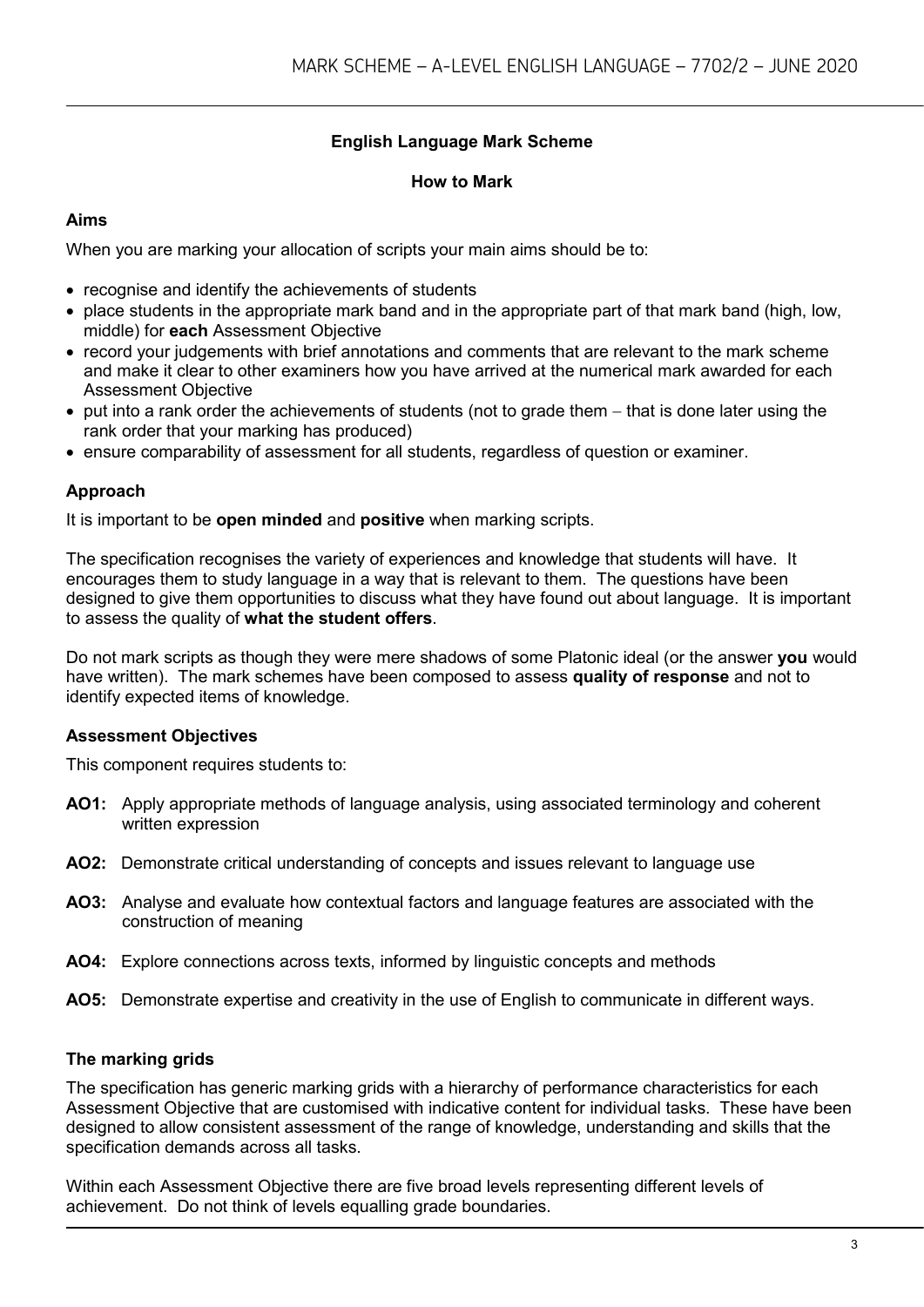You will be giving a mark to each separate Assessment Objective tested by a task.

Depending on the question, the levels will have different mark ranges assigned to them. This will reflect the different weighting of Assessment Objectives in particular tasks and across the examination as a whole. You may be required to give different marks to bands for different Assessment Objectives.

There is the same number of marks in each level for an individual Assessment Objective. The number of marks per level will vary from two to four across different Assessment Objectives depending upon the number of marks allocated to the Assessment Objective in a particular question.

#### **Step 1 Using the grids and annotating scripts**

These levels of response mark schemes are broken down into five levels, each of which has descriptors.

On the left-hand side of the mark scheme, in bold, are the **generic descriptors** that identify the **performance characteristics** at five distinct levels. These are designed to identify clearly different levels and types of performance.

On the right-hand side are statements of **indicative content**. These give examples of the kind of things students might do that would exemplify the level. They are neither exhaustive nor required – they are simply indicative of what would appear at this level.

Having familiarised yourself with the descriptors and indicative content, read through the answer and annotate it (as instructed below) to identify the qualities that are being looked for and that it shows.

As you mark a script, use annotations to identify exactly where the student does the performance characteristics noted in the mark scheme. You should note where they give evidence of the indicative content you have been given.

Remember they may do things not mentioned in the indicative content but of similar quality – reward these too.

You can now check the levels and award a mark.

#### **Step 2 Writing a comment to determine a level**

Look back at the script. If you have made precise, full and accurate annotations it should be easy to work out what level to award the answer.

When assigning a level, you should look at the overall quality of the answer and not look to pick holes in small and specific parts of the answer where the student has not performed quite as well as the rest.

When you first look at some answers, it is useful to start with the lowest level of the mark scheme and use the mark scheme as a ladder to see how far the answer can go up the scale.

The descriptors for a level indicate the different qualities that might be seen in the student's answer for that level.

Good answers will not necessarily be characterised by the descriptors in lower bands because they will be doing better things. You may find yourself thinking: no, it's better than that. If so, look to the next level to see if that begins to describe what the answer does.

As you go up through the levels with good answers you will find they do the things characterised by the descriptors.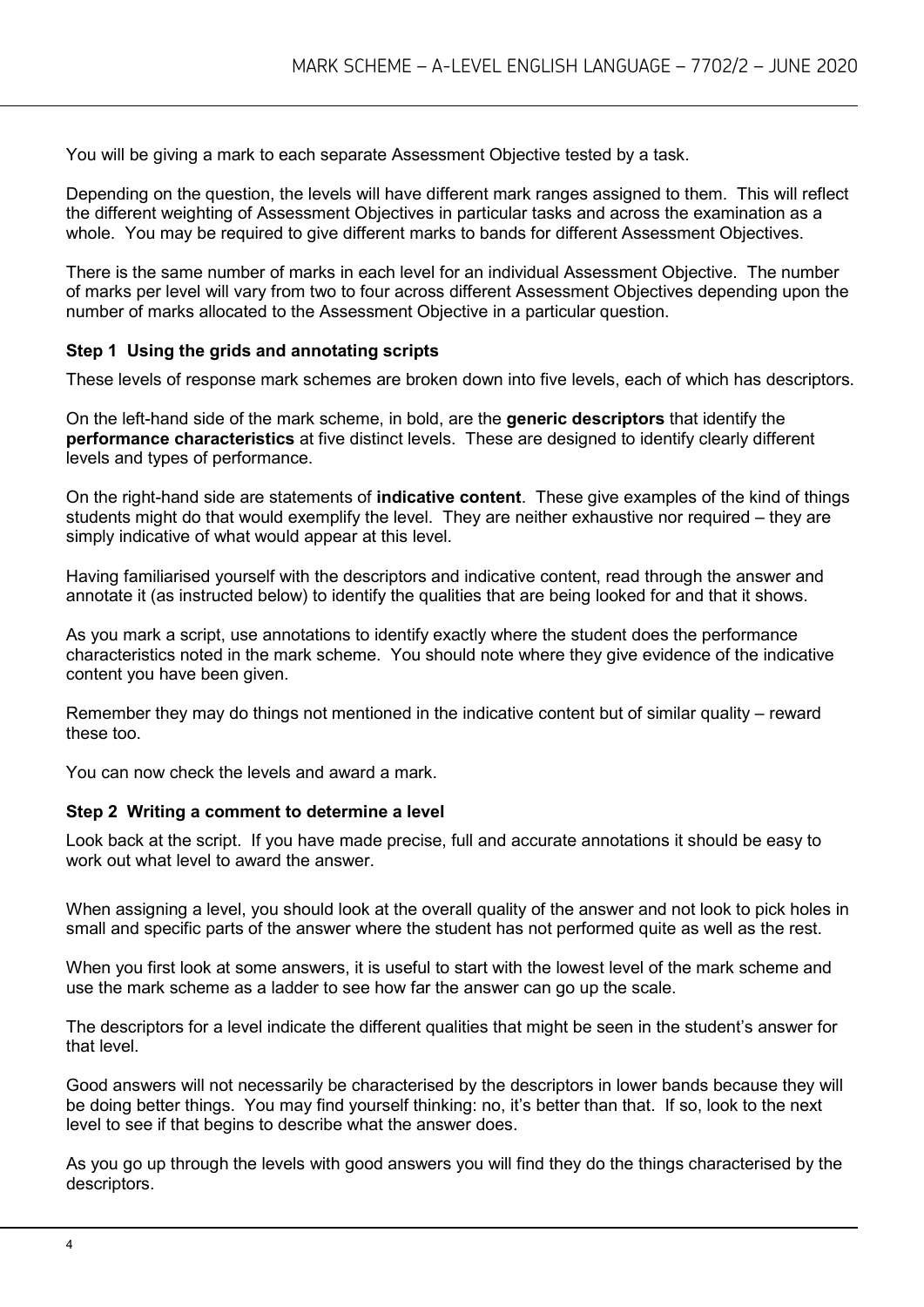If an answer meets all the descriptors for a level then go to the next one and decide if it meets this level, and so on, until you have a match between the level descriptors and the answer. With practice and familiarity, you will find that for better answers you will be able to skip through the lower levels of the mark scheme quickly.

You need to keep going up through the levels to see which descriptors capture what the script has done. Keep checking up through the levels in case it does some of a higher level beyond its typical ceiling.

If the answer covers different aspects of different levels of the mark scheme you should use a best-fit approach for defining the level and then use the variability of the response to help decide the mark within the level; ie if the response fulfils most but not all of level 3 with a small amount of level 4 material, it would be placed in level 3 but be awarded a mark near the top of the level because of the level 4 content.

#### **Step 3 Determine a mark**

Once you have assigned a level you need to decide on the mark.

It is often best to start in the middle of the level's mark range and then check and adjust.

If there is a lot of indicative content fully identifiable in the work, you need to give the highest mark in the level. If only some is identifiable or it is only partially fulfilled, then give the lower mark.

The exemplar materials used during standardisation will also help. These scripts will have been awarded a mark by the Lead Examiner. You can compare the student's answer with the exemplar to determine if it is of the same standard, better or worse. You can then use this to allocate a mark for the answer based on the Lead Examiner's mark on the exemplar.

You may well need to read back through the answer as you apply the mark scheme to clarify points and assure yourself that the level and the mark are appropriate.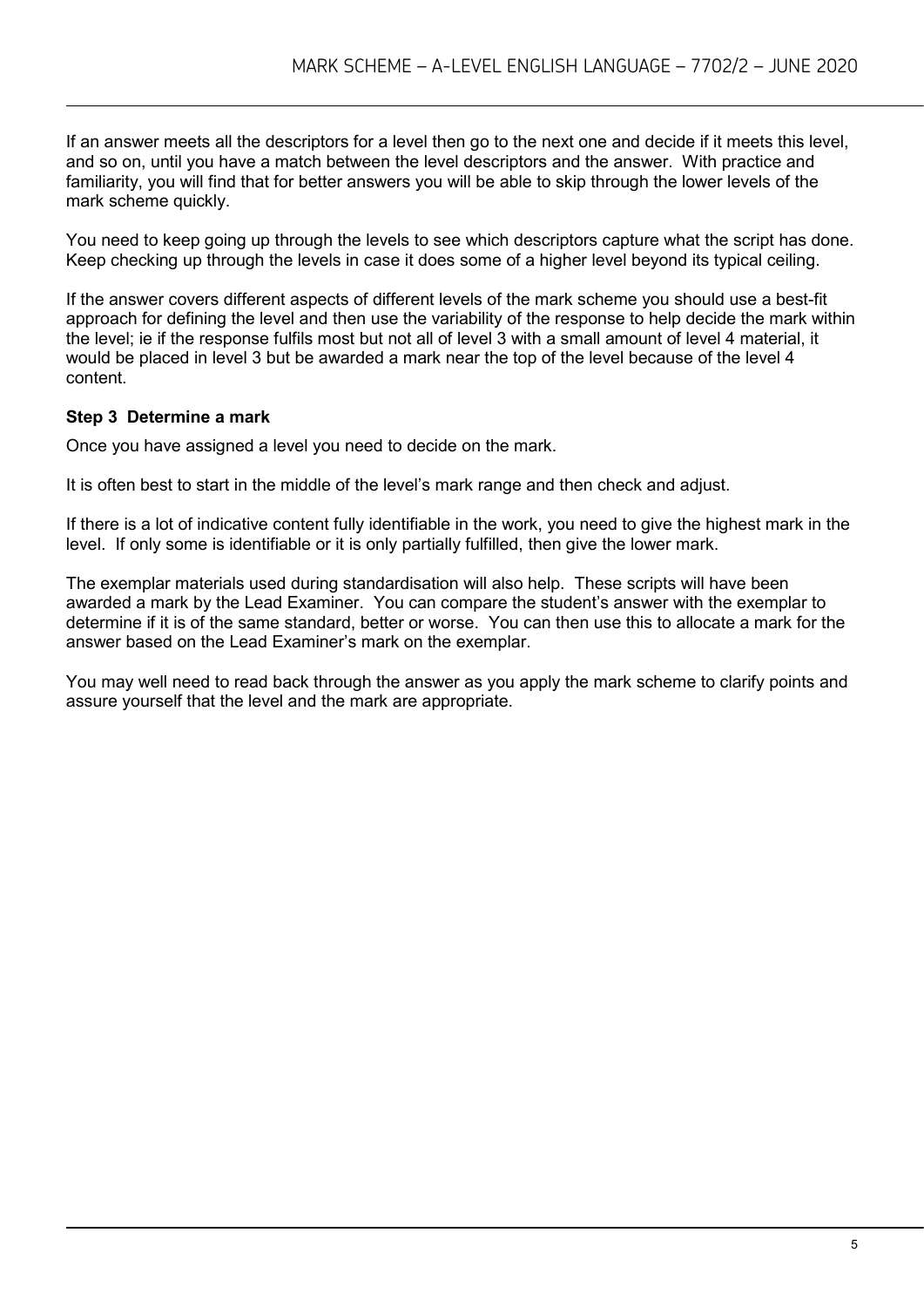#### **Annotating scripts**

It is vital that the way you arrive at a mark should be recorded on the script. This will help you with making accurate judgements and it will help any subsequent markers to identify how you are thinking, should adjustment need to be made.

#### **Where?**

- In the left-hand margin.
- In the body of the script.
- At the end of the answer.

#### **What annotations?**

- **1 Ticks**
- Used for **AO1** and **AO5**.
- Placed **in the body of the script**.
- **At a point of credit**.
- **Single** for up to Level 3 credit  $-\sqrt{ }$
- **Double** for **Level 4** credit ✔✔
- **Triple** for Level 5 credit  $-\sqrt{\sqrt{}}$

#### **2 Stamps**

- L1 L2 L3 L4 L5.
- Used for **AO2** and **AO3** in the **body of the script**.
- Used for **AO4** in the **left-hand margin**.
- **At a point of credit**.
- **3 Question marks**
- Used in the **body of the script**.
- To indicate questionable points.

#### **4 Written comments**

- A **comment box** at the end of the answer for each Assessment Objective.
- Choose the right colour:
	- **AO1 red**
	- **AO2 blue**
	- **AO3 green**
	- **AO4 purple**
	- **AO5 red**.
- Begin by writing AO1, AO2 etc to identify further.
- Don't just copy out grid statements interpret them in the light of what the script does.

Please do not write negative comments about students' work or their alleged aptitudes. This is unprofessional and it impedes a positive marking approach.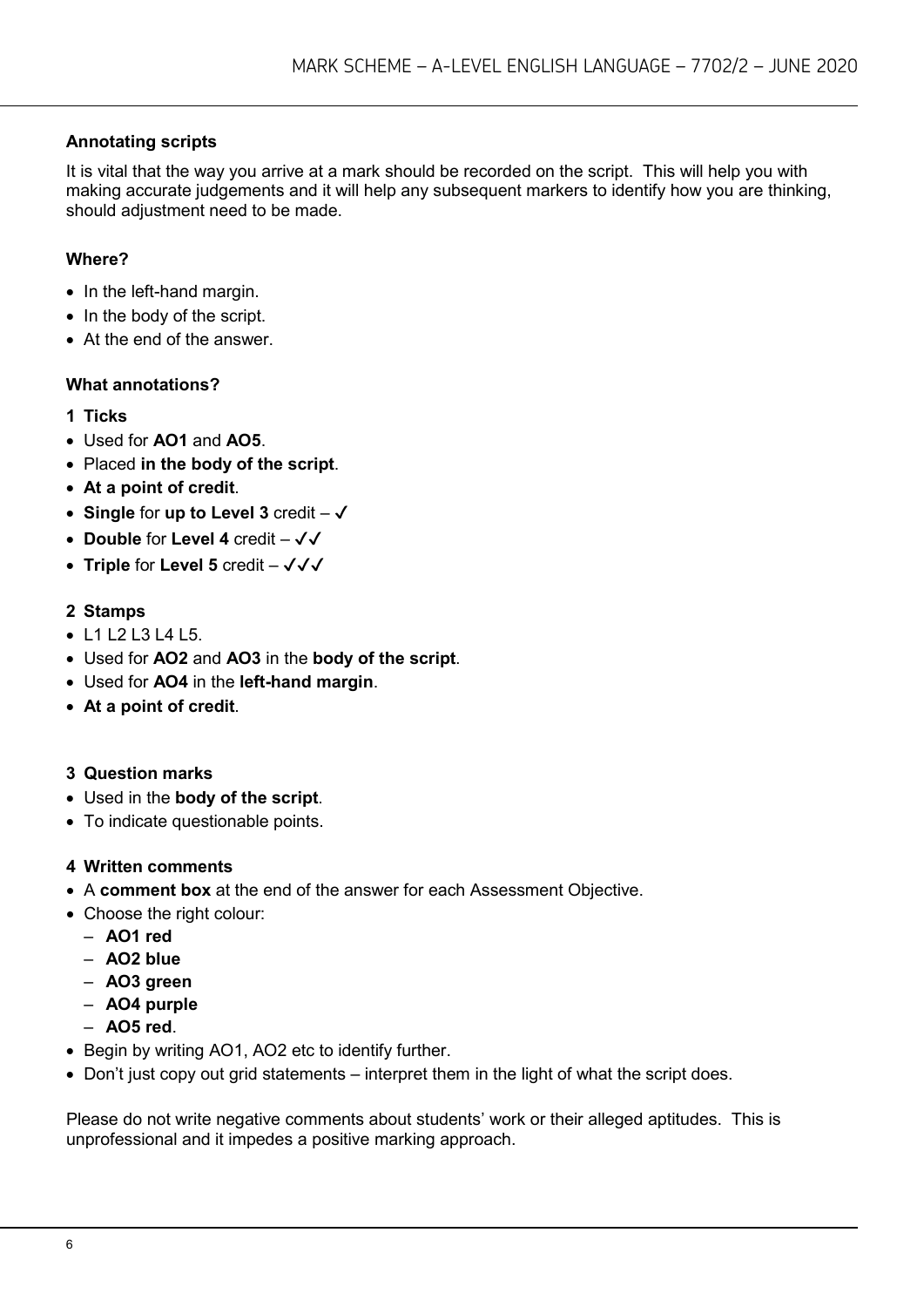#### **Distribution of Assessment Objectives and Weightings**

The table below is a reminder of which Assessment Objectives will be tested by the questions and tasks completed by students and the marks available for them.

| <b>Assessment</b><br><b>Objective</b> | <b>AO1</b> | AO <sub>2</sub> | AO <sub>3</sub> | <b>AO4</b> | <b>AO5</b> | <b>Total</b> |
|---------------------------------------|------------|-----------------|-----------------|------------|------------|--------------|
| Question 1/2                          | 10         | 20              |                 |            |            | 30           |
| Question 3                            | 10         |                 | 15              | 15         |            | 40           |
| Question 4                            |            | 20              |                 |            | 10         | 30           |
|                                       |            |                 |                 |            |            | 100          |

#### **Section A – Diversity and change**

#### **Questions 1 and 2**

- Award a mark out of 10 for AO1, place in the left-hand mark box.
- Award a mark out of 20 for AO2, place in the left-hand mark box.

#### **Section B – Language discourses**

#### **Question 3**

- Award a mark out of 10 for AO1, place in the left-hand mark box.
- Award a mark out of 15 for AO3, place in the left-hand mark box.
- Award a mark out of 15 for AO4, place in the left-hand mark box.

#### **Question 4**

- Award a mark out of 20 for AO2, place in the left-hand mark box.
- Award a mark out of 10 for AO5, place in the left-hand mark box.

E-marker2 will total the marks for you and submit them when you have saved your work.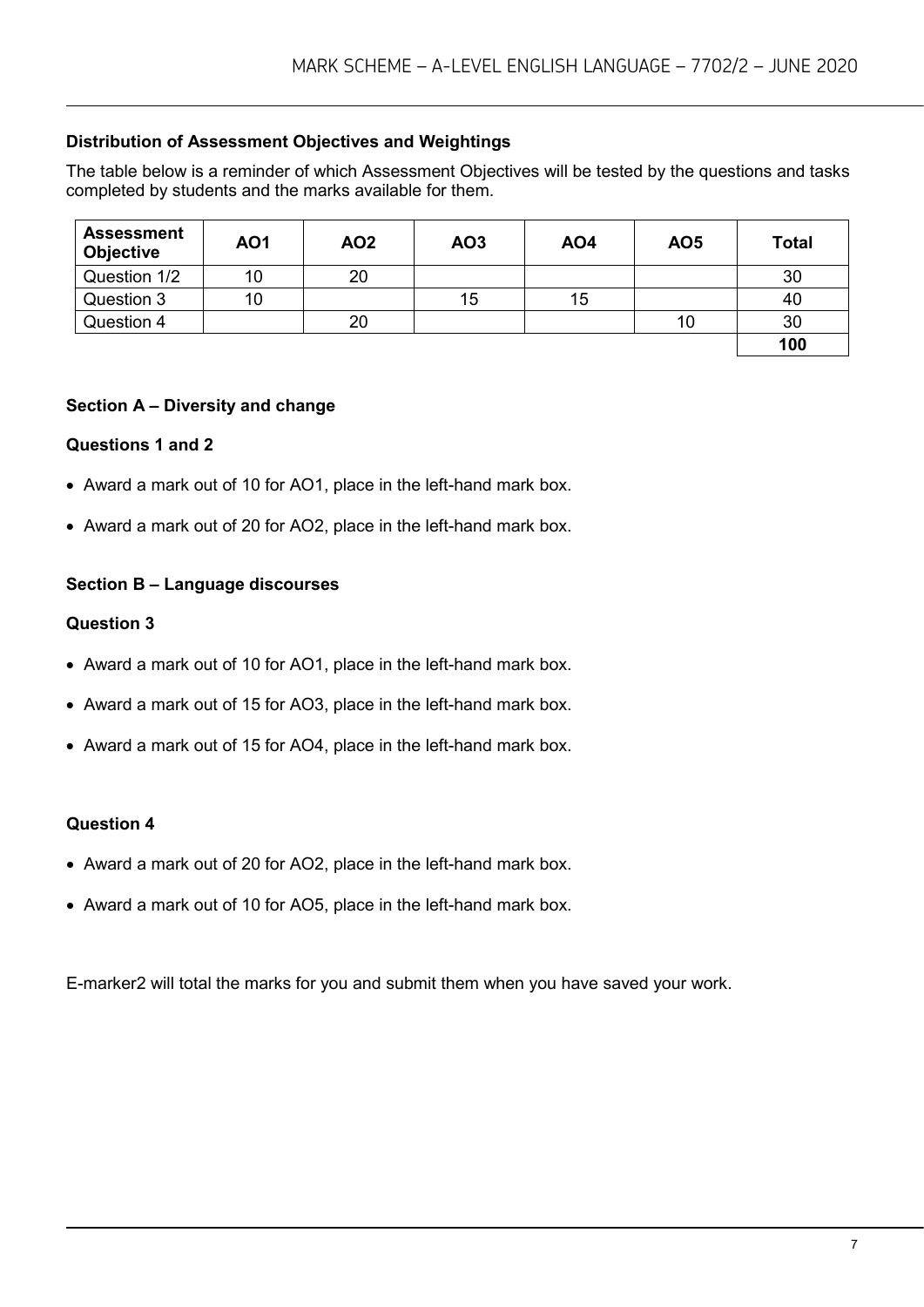#### **Section A: Diversity and change**

**0 1** Evaluate the idea that women and men speak different varieties of English.

**[30 marks]**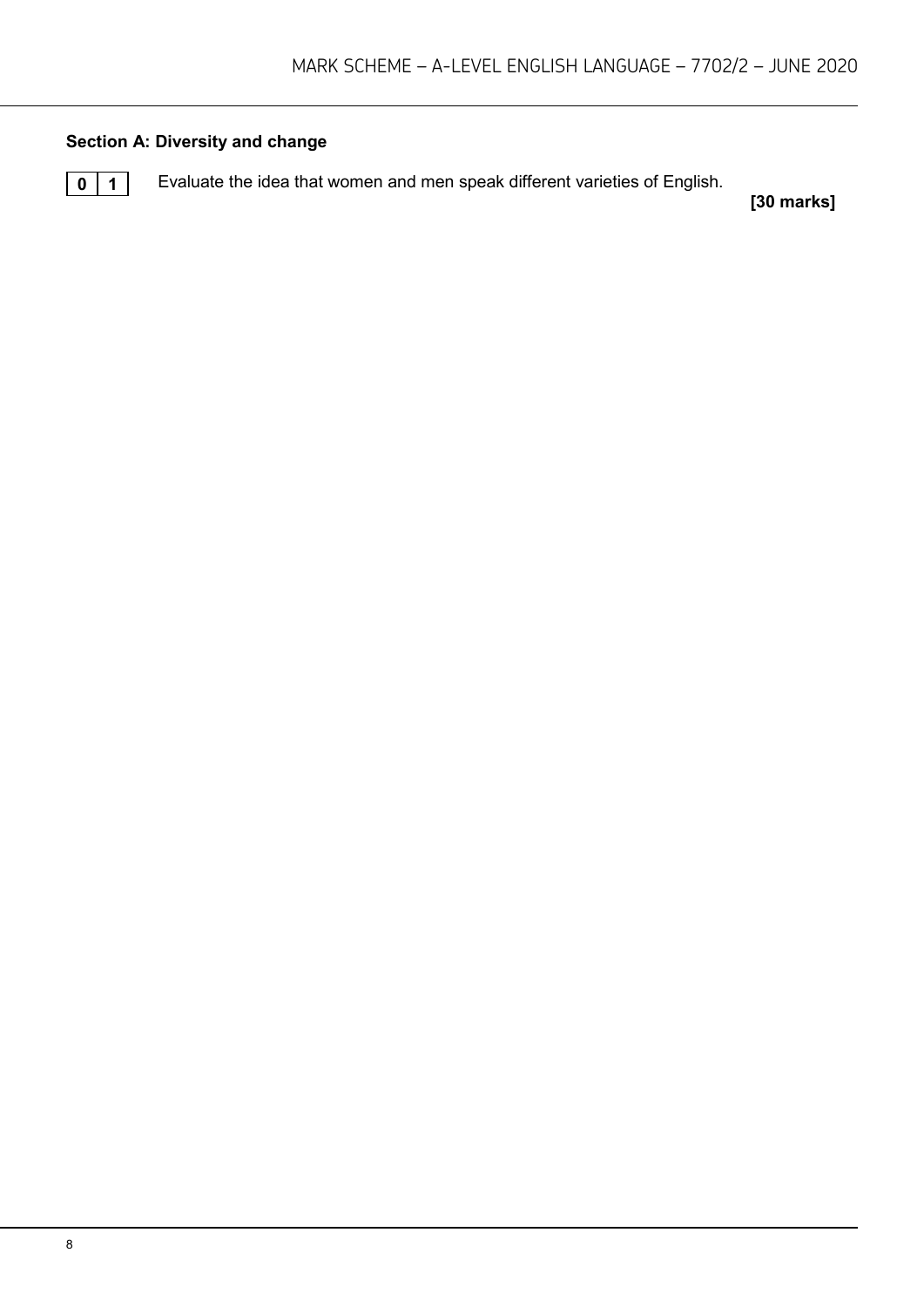| AO1: Apply appropriate methods of language analysis, using associated terminology and<br>coherent written expression |                                                                                                                                                          |  |
|----------------------------------------------------------------------------------------------------------------------|----------------------------------------------------------------------------------------------------------------------------------------------------------|--|
| Level/<br><b>Marks</b>                                                                                               | <b>PERFORMANCE CHARACTERISTICS</b>                                                                                                                       |  |
| Level 5<br>$9 - 10$                                                                                                  | <b>Students will:</b><br>• apply linguistic methods and terminology, identifying patterns and complexities<br>• guide the reader.                        |  |
| Level 4<br>7–8                                                                                                       | Students will:<br>• apply linguistic methods and terminology with precision and detail<br>• develop a line of argument.                                  |  |
| Level 3<br>$5 - 6$                                                                                                   | <b>Students will:</b><br>• apply linguistic methods and terminology consistently and appropriately<br>• communicate with clear topics and paragraphs.    |  |
| Level 2<br>$3 - 4$                                                                                                   | <b>Students will:</b><br>• use linguistic methods and terminology inappropriately and / or inconsistently<br>• express ideas with organisation emerging. |  |
| Level 1<br>$1 - 2$                                                                                                   | Students will:<br>• quote or identify features of language without linguistic description<br>• present material with limited organisation.               |  |
| 0                                                                                                                    | Nothing written about the text or topic                                                                                                                  |  |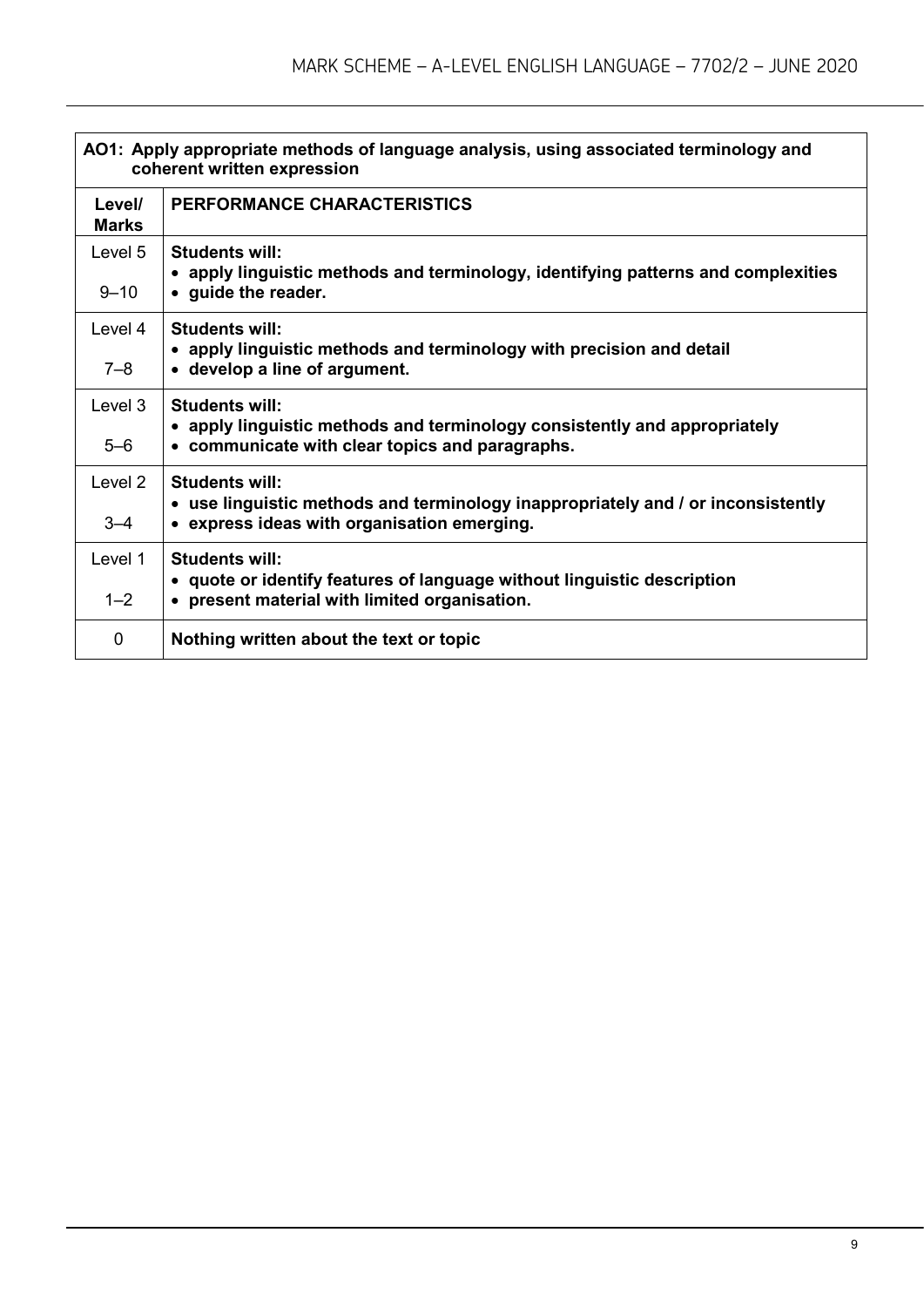| AO2: Demonstrate critical understanding of concepts and issues relevant to language use |                                                                                                                                                                                                                            |                                                                                                                                                                                                                                                                                               |  |
|-----------------------------------------------------------------------------------------|----------------------------------------------------------------------------------------------------------------------------------------------------------------------------------------------------------------------------|-----------------------------------------------------------------------------------------------------------------------------------------------------------------------------------------------------------------------------------------------------------------------------------------------|--|
| Level/                                                                                  | <b>PERFORMANCE</b>                                                                                                                                                                                                         | <b>INDICATIVE CONTENT</b>                                                                                                                                                                                                                                                                     |  |
| <b>Marks</b>                                                                            | <b>CHARACTERISTICS</b>                                                                                                                                                                                                     | These are examples of ways students' work might<br>exemplify the performance characteristics in the<br>question above.<br>They indicate possible content and how it can be<br>treated at different levels.                                                                                    |  |
| Level 5<br>$17 - 20$                                                                    | <b>Students will:</b><br>• demonstrate a<br>synthesised,<br>conceptualised and<br>individual overview of<br><b>issues</b><br>• evaluate and challenge<br>views, approaches and<br>interpretations of<br>linguistic issues. | Students are likely to:<br>• evaluate dominance approaches<br>• evaluate difference, 'genderlect' and miscommunication<br>approaches<br>• explore diversity approaches<br>• explore ideas of gender performativity.                                                                           |  |
| Level 4<br>$13 - 16$                                                                    | <b>Students will:</b><br>• identify and comment on<br>different views,<br>approaches and<br>interpretations of<br>linguistic issues.                                                                                       | Students are likely to:<br>• identify and explain deficit / dominance views<br>• identify and explain difference views<br>• explain different interpretations of female and male<br>speech<br>• explain research on / effect of other variables: status,<br>context, age, ethnicity etc.      |  |
| Level 3<br>$9 - 12$                                                                     | <b>Students will:</b><br>• show detailed knowledge<br>of linguistic ideas,<br>concepts and research.                                                                                                                       | Students are likely to:<br>• explain research on gender and interaction<br>• illustrate ideas of women's language as different from<br>men's<br>• illustrate ideas of women's language as lacking in power<br>• explain research findings in detail.                                          |  |
| Level <sub>2</sub><br>$5 - 8$                                                           | <b>Students will:</b><br>show familiarity with<br>linguistic ideas,<br>concepts and research.                                                                                                                              | Students are likely to:<br>• identify researchers by name<br>make general or confused reference to research<br>identify specific features of female and male speech<br>• label and illustrate use of particular features.                                                                     |  |
| Level 1<br>$1 - 4$                                                                      | <b>Students will:</b><br>· discuss issues<br>anecdotally without<br>specialist linguistic<br>knowledge.                                                                                                                    | Students are likely to:<br>• discuss examples of women's and men's speech<br>without linguistic comment (4)<br>give examples of women's and men's speech (3)<br>• discuss women's and men's speech without examples<br>(2)<br>• discuss female / male behaviour with no language focus<br>(1) |  |
| $\mathbf 0$                                                                             | Nothing written about the text or topic                                                                                                                                                                                    |                                                                                                                                                                                                                                                                                               |  |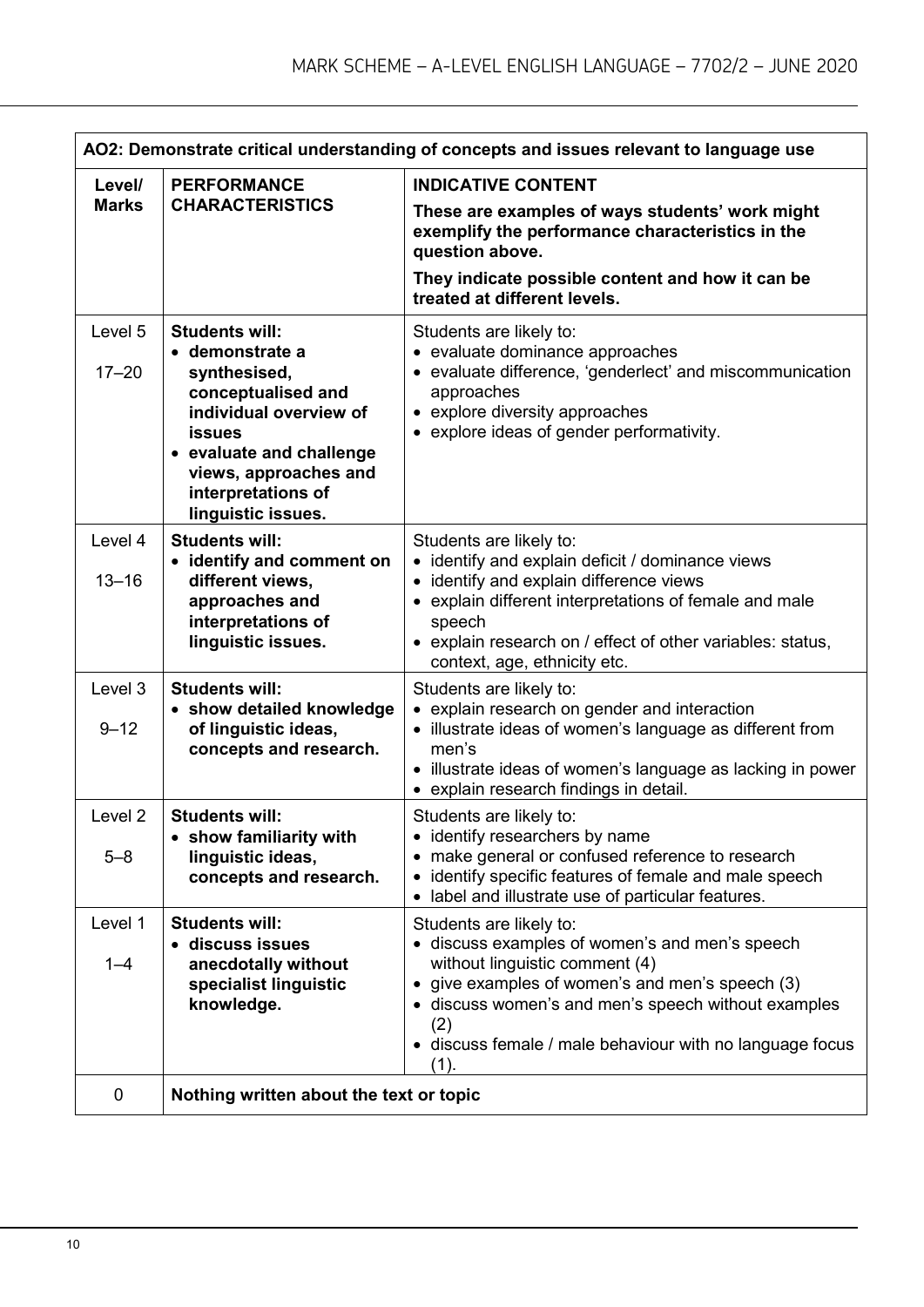**0** 2 Evaluate the idea that we should create a national organisation to control the use and development of English.

**[30 marks]**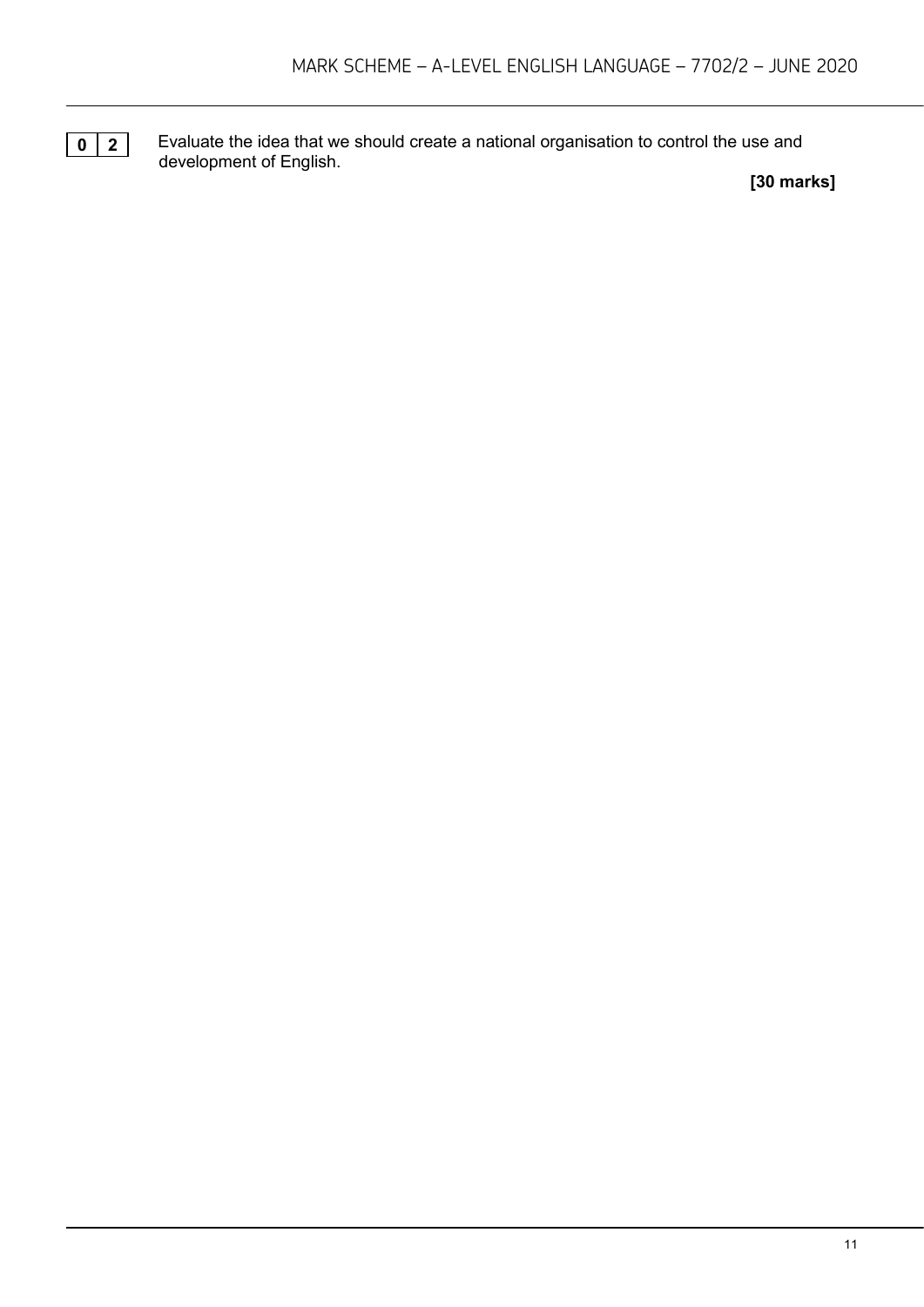| AO1: Apply appropriate methods of language analysis, using associated terminology and<br>coherent written expression |                                                                                                                                                          |  |
|----------------------------------------------------------------------------------------------------------------------|----------------------------------------------------------------------------------------------------------------------------------------------------------|--|
| Level/<br><b>Marks</b>                                                                                               | <b>PERFORMANCE CHARACTERISTICS</b>                                                                                                                       |  |
| Level 5<br>$9 - 10$                                                                                                  | <b>Students will:</b><br>• apply linguistic methods and terminology, identifying patterns and complexities<br>• guide the reader.                        |  |
| Level 4<br>7–8                                                                                                       | Students will:<br>• apply linguistic methods and terminology with precision and detail<br>• develop a line of argument.                                  |  |
| Level 3<br>$5 - 6$                                                                                                   | <b>Students will:</b><br>• apply linguistic methods and terminology consistently and appropriately<br>• communicate with clear topics and paragraphs.    |  |
| Level 2<br>$3 - 4$                                                                                                   | <b>Students will:</b><br>• use linguistic methods and terminology inappropriately and / or inconsistently<br>• express ideas with organisation emerging. |  |
| Level 1<br>$1 - 2$                                                                                                   | <b>Students will:</b><br>• quote or identify features of language without linguistic description<br>• present material with limited organisation.        |  |
| 0                                                                                                                    | Nothing written about the text or topic                                                                                                                  |  |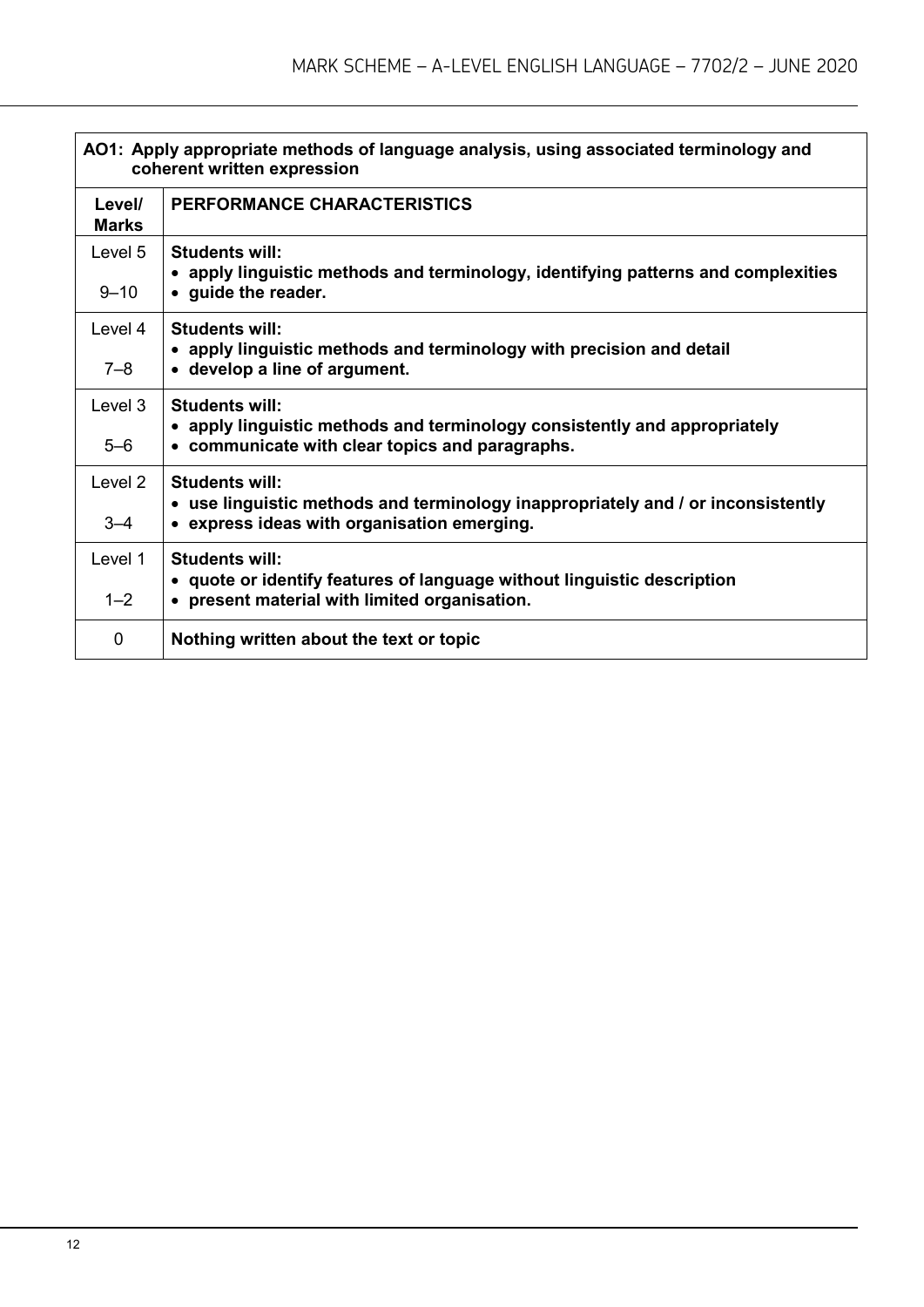| AO2: Demonstrate critical understanding of concepts and issues relevant to language use |                                                                                                                                                                                                               |                                                                                                                                                                                                                                                                                                                                                                                                                                                           |  |
|-----------------------------------------------------------------------------------------|---------------------------------------------------------------------------------------------------------------------------------------------------------------------------------------------------------------|-----------------------------------------------------------------------------------------------------------------------------------------------------------------------------------------------------------------------------------------------------------------------------------------------------------------------------------------------------------------------------------------------------------------------------------------------------------|--|
| Level/<br><b>Marks</b>                                                                  | <b>PERFORMANCE</b><br><b>CHARACTERISTICS</b>                                                                                                                                                                  | <b>INDICATIVE CONTENT</b><br>These are examples of ways students' work might<br>exemplify the performance characteristics in the<br>question above.<br>They indicate possible content and how it can be<br>treated at different levels.                                                                                                                                                                                                                   |  |
| Level 5<br>$17 - 20$                                                                    | <b>Students will:</b><br>• demonstrate a synthesised,<br>conceptualised and<br>individual overview of issues<br>• evaluate and challenge<br>views, approaches and<br>interpretations of linguistic<br>issues. | Students are likely to:<br>• evaluate examples of attempts to control use and<br>development of language<br>• conceptualise nature and causes of language<br>diversity and change<br>• explore ideas and concepts such as gate-keeping,<br>change from above / below<br>• evaluate and challenge prescriptivist and<br>descriptivist stances.                                                                                                             |  |
| Level 4<br>$13 - 16$                                                                    | <b>Students will:</b><br>• identify and comment on<br>different views, approaches<br>and interpretations of<br>linguistic issues.                                                                             | Students are likely to:<br>• identify negative views of change and diversity and<br>comment on their implications, eg laziness, decay<br>• identify descriptive views of change and diversity<br>comment on their implications, eg functional theory,<br>analogy, economy<br>identify ameliorative views of change and comment<br>on their implications, eg benign prescriptivism,<br>language reform, PC<br>• discuss the value of change and diversity. |  |
| Level 3<br>$9 - 12$                                                                     | <b>Students will:</b><br>• show detailed knowledge of<br>linguistic ideas, concepts<br>and research.                                                                                                          | Students are likely to:<br>• discuss the value of standardisation<br>• show knowledge of theories about how language<br>changes, eg potential, implementation, diffusion<br>• show knowledge of research about how language<br>varies, eg standard and non-standard varieties and<br>use<br>• illustrate agencies of language control, eg<br>dictionaries, academies, guides, language reform.                                                            |  |
| Level <sub>2</sub><br>$5 - 8$                                                           | <b>Students will:</b><br>• show familiarity with<br>linguistic ideas, concepts<br>and research.                                                                                                               | Students are likely to:<br>outline a view of why control might be needed<br>identify examples of language change<br>٠<br>identify examples of language diversity<br>$\bullet$<br>identify researchers and ideas by name only and<br>$\bullet$<br>general or confused reference.                                                                                                                                                                           |  |
| Level 1<br>$1 - 4$                                                                      | <b>Students will:</b><br>· discuss issues anecdotally<br>without specialist linguistic<br>knowledge.                                                                                                          | Students are likely to:<br>discuss examples without linguistic comment (4)<br>give general examples of language change / use (3)<br>discuss language change without examples (2)<br>discuss social change with no language focus (1).                                                                                                                                                                                                                     |  |
| 0                                                                                       | Nothing written about the text or topic                                                                                                                                                                       |                                                                                                                                                                                                                                                                                                                                                                                                                                                           |  |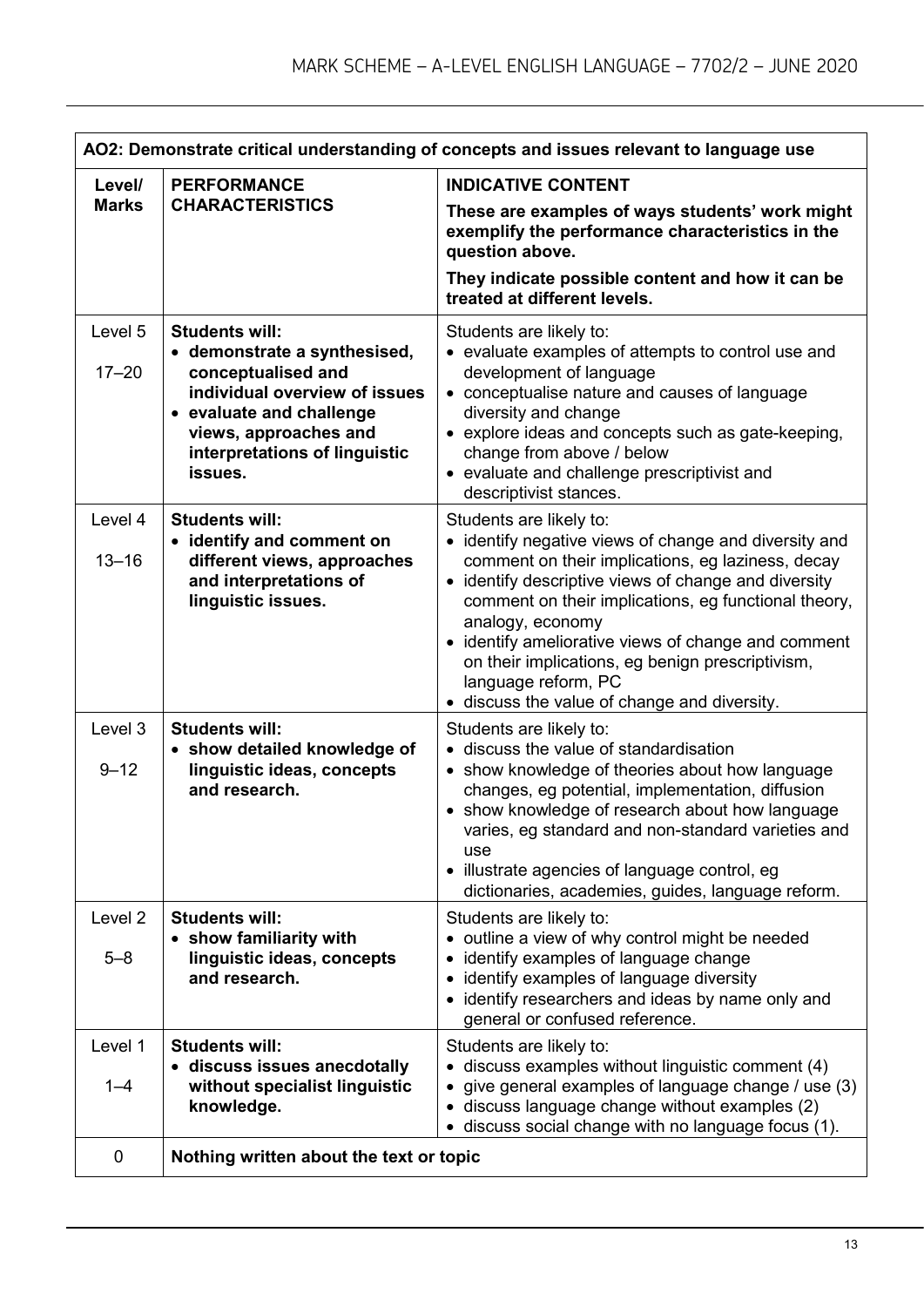#### **Section B: Language discourses**



**0 3** Analyse how language is used in **Text A** and **Text B** to present views about emojis and language change.

In your answer you should:

- examine any similarities and differences you find between the two texts
- explore how effectively the texts present their views.

**[40 marks]**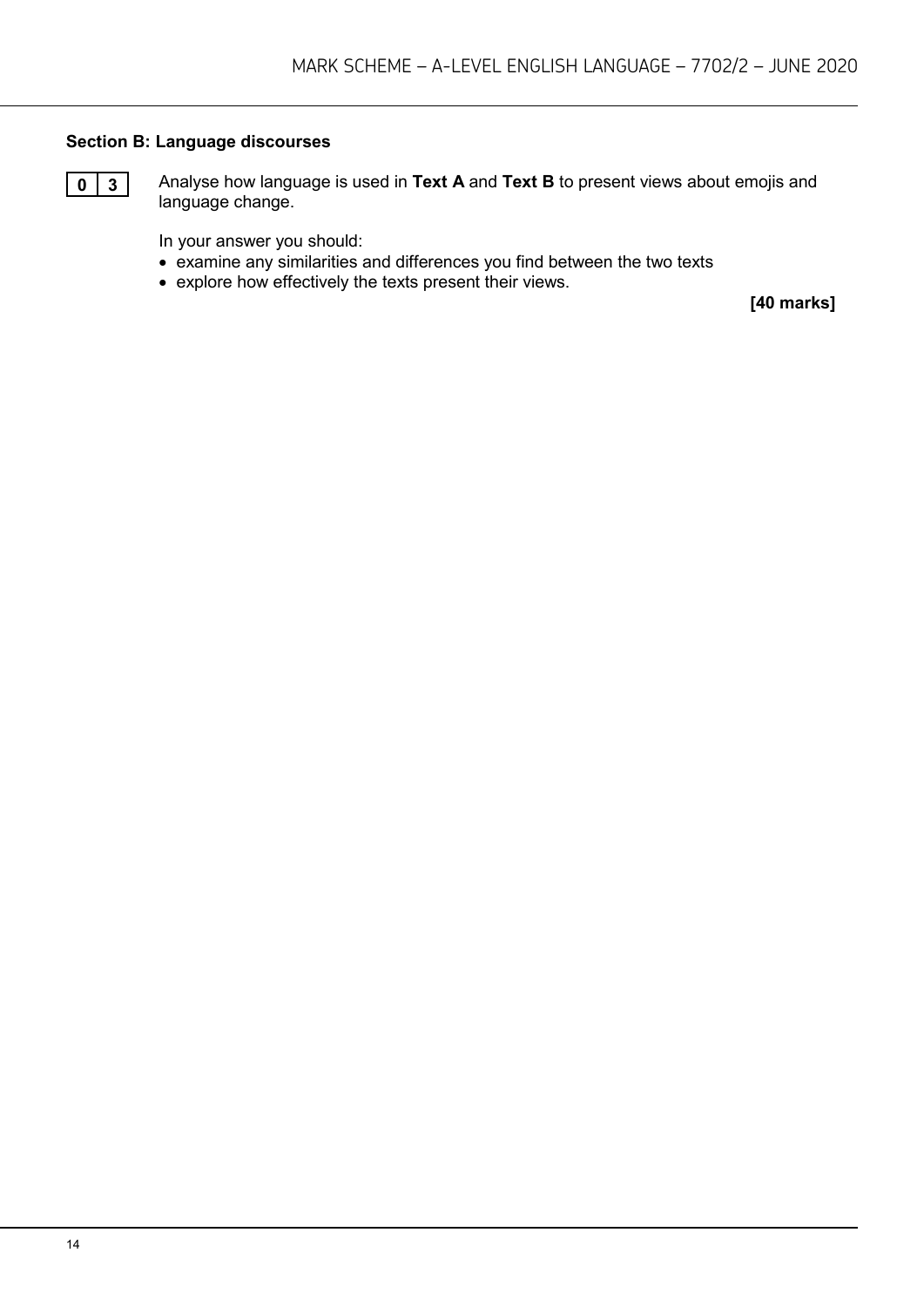|                        | AO1: Apply appropriate methods of language analysis, using associated terminology and<br>coherent written expression                                                                                                                                                                                             |                                                                                                                                                                                                                                                                                                                                                                     |  |
|------------------------|------------------------------------------------------------------------------------------------------------------------------------------------------------------------------------------------------------------------------------------------------------------------------------------------------------------|---------------------------------------------------------------------------------------------------------------------------------------------------------------------------------------------------------------------------------------------------------------------------------------------------------------------------------------------------------------------|--|
| Level/<br><b>Marks</b> | PERFORMANCE CHARACTERISTICS                                                                                                                                                                                                                                                                                      | <b>INDICATIVE CONTENT</b><br>These are examples of ways students'<br>work might exemplify the performance<br>characteristics in the question above.<br>They indicate possible content and how it<br>can be treated at different levels.                                                                                                                             |  |
| Level 5<br>$9 - 10$    | <b>Students will:</b><br>• apply linguistic methods and<br>terminology, identifying patterns and<br>complexities<br>• apply different levels of language<br>analysis in an integrated way,<br>recognising how they are connected<br>• apply levels of language analysis<br>with rare errors<br>guide the reader. | Students are likely to describe features such<br>as:<br>• semantic patterns<br>pragmatic features<br>• sentence and clause types, elements and<br>linking<br>• cohesion and textual structure.                                                                                                                                                                      |  |
| Level 4<br>$7 - 8$     | <b>Students will:</b><br>• apply linguistic methods and<br>terminology with precision and detail<br>• apply two or more levels of language<br>analysis<br>• apply levels of language analysis<br>with occasional errors<br>• develop a line of argument.                                                         | Students are likely to describe features such<br>as:<br>• metaphors and similes<br>• word classes in detail<br>• verb tenses, voice, aspect, modals<br>phrases.<br>$\bullet$                                                                                                                                                                                        |  |
| Level 3<br>$5 - 6$     | <b>Students will:</b><br>• apply linguistic methods and<br>terminology consistently and<br>appropriately<br>label features that have value for the<br>task<br>• label features with more accuracy<br>than inaccuracy<br>• communicate with clear topics and<br>paragraphs.                                       | Students are likely to describe features such<br>as:<br>• connotations<br>• semantic fields<br>word classes<br>verb moods<br>• graphology.                                                                                                                                                                                                                          |  |
| Level 2<br>$3 - 4$     | <b>Students will:</b><br>• use linguistic methods and<br>terminology inconsistently and<br>sometimes without value for the task<br>generalise about language use with<br>limited / unclear evidence<br>• label features with more inaccuracy<br>than accuracy<br>express ideas with organisation<br>emerging.    | Students are likely to:<br>• discuss formality and/or complexity (4)<br>• offer only one or two descriptions, eg a<br>word class, a sentence function (4)<br>• make unsupported generalisations about<br>language used (3)<br>• use a linguistic register of very general<br>terms eg sentence and word (3)<br>quote imprecisely to illustrate descriptions<br>(3). |  |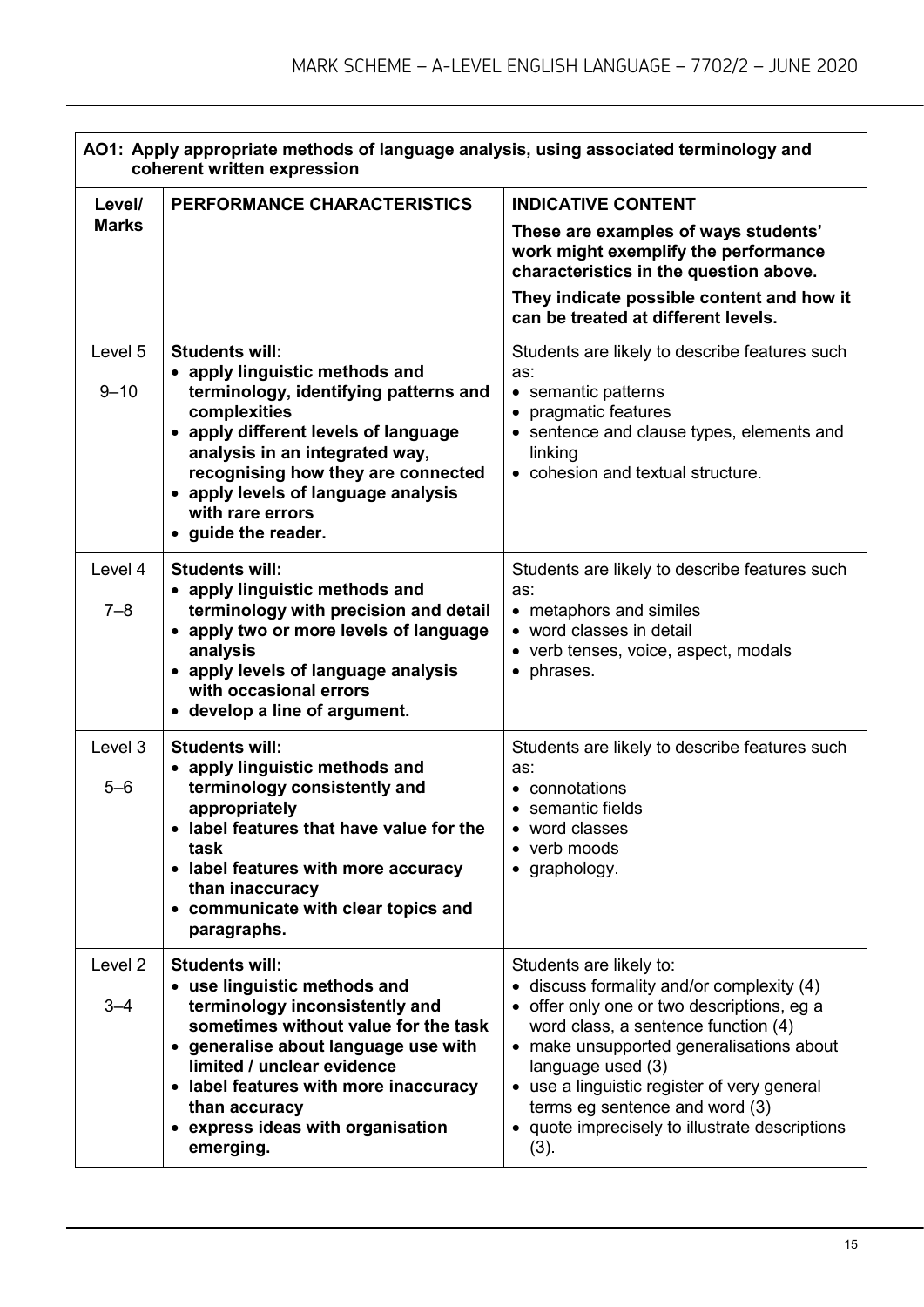| Level 1<br>$1 - 2$ | <b>Students will:</b><br>quote or identify features of language<br>without linguistic description<br>present material with limited<br>organisation. | Students are likely to:<br>quote relevant examples without any<br>linguistic terminology. |
|--------------------|-----------------------------------------------------------------------------------------------------------------------------------------------------|-------------------------------------------------------------------------------------------|
| 0                  | Nothing written about the text or topic                                                                                                             |                                                                                           |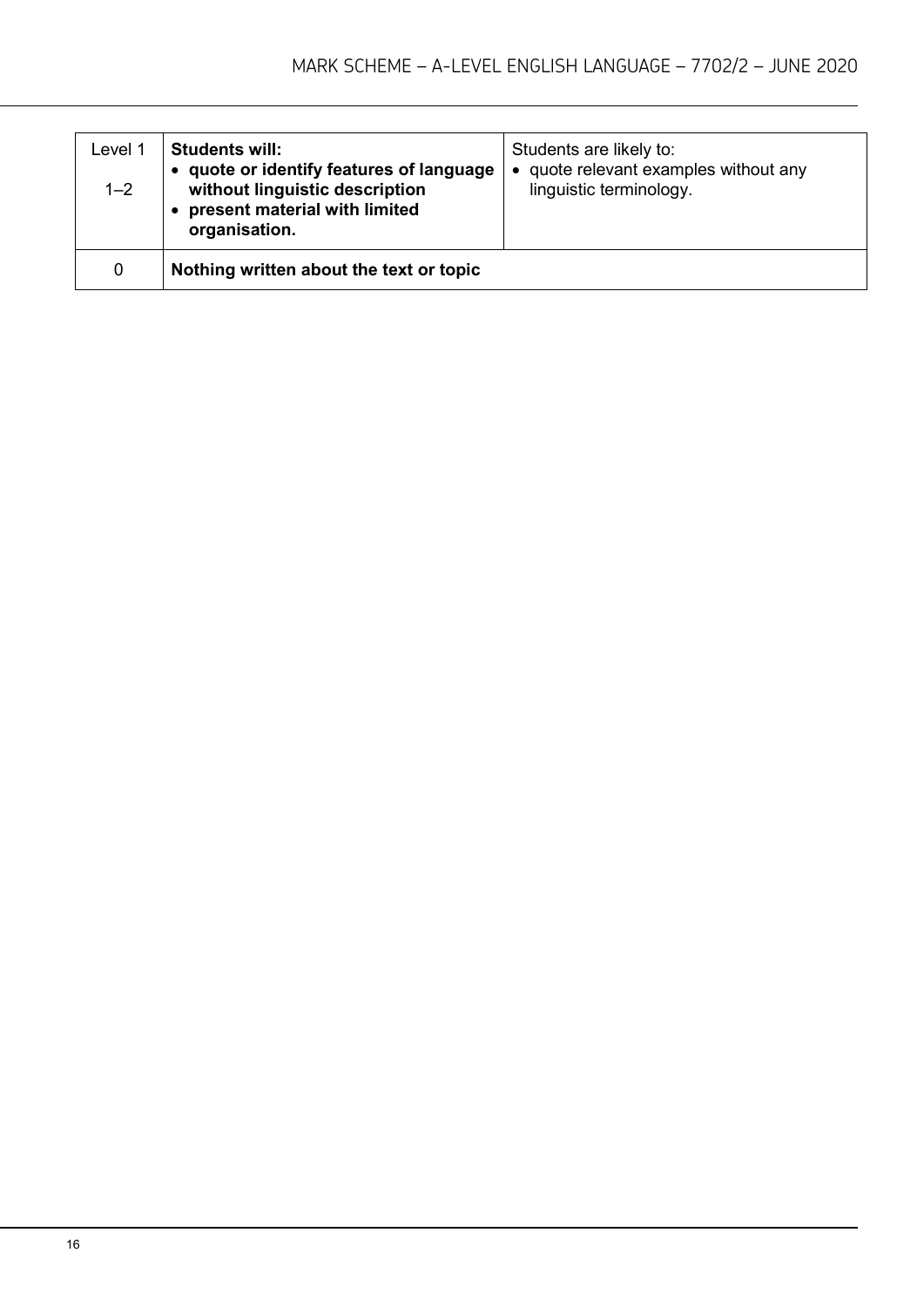| AO3: Analyse and evaluate how contextual factors and language features are associated with<br>the construction of meaning |                                                                                                                                                                                              |                                                                                                                                                                                                                                                          |  |
|---------------------------------------------------------------------------------------------------------------------------|----------------------------------------------------------------------------------------------------------------------------------------------------------------------------------------------|----------------------------------------------------------------------------------------------------------------------------------------------------------------------------------------------------------------------------------------------------------|--|
| Level/                                                                                                                    | PERFORMANCE CHARACTERISTICS                                                                                                                                                                  | <b>INDICATIVE CONTENT</b>                                                                                                                                                                                                                                |  |
| <b>Marks</b>                                                                                                              |                                                                                                                                                                                              | These are examples of ways students' work<br>might exemplify the performance<br>characteristics in the question above.<br>They indicate possible content and how it<br>can be treated at different levels.                                               |  |
| Level 5<br>$13 - 15$                                                                                                      | <b>Students will:</b><br>• evaluate use of language and<br>representations according to<br>context<br>• explore analysis within wider<br>social and cultural contexts.                       | Students are likely to:<br>• evaluate persuasiveness, self-presentation of<br>writers, creation of authority<br>• evaluate modality, positioning of audience,<br>shaping of responses<br>• explore discourses of decay, laziness, blame,<br>correctness. |  |
| Level 4<br>$10 - 12$                                                                                                      | <b>Students will:</b><br>• analyse how a range of language<br>choices create meanings and<br>representations<br>• analyse how aspects of context<br>work together to affect language<br>use. | Students are likely to:<br>• analyse language used to represent<br>technology and users of emojis<br>• analyse how language is used to represent<br>researchers<br>• analyse how language is used to represent<br>language change.                       |  |
| Level 3<br>$7 - 9$                                                                                                        | <b>Students will:</b><br>• interpret significance of specific<br>choices of language according to<br>context<br>• link specific language choices with<br>an aspect of context.               | Students are likely to:<br>• interpret vocabulary to represent emojis and<br>their effects<br>• interpret vocabulary to represent<br>communication of meaning<br>• interpret 1st and 2nd person address to<br>audience.                                  |  |
| Level <sub>2</sub><br>$4 - 6$                                                                                             | <b>Students will:</b><br>• identify distinctive features of<br>language and significant aspects<br>of context.                                                                               | Students are likely to:<br>• identify, by quoting, words indicating views of<br>emojis / address to the audience<br>• identify significant features of audiences<br>• identify and exemplify purposes of texts: to<br>argue, persuade, to inform.        |  |
| Level 1<br>$1 - 3$                                                                                                        | <b>Students will:</b><br>paraphrase or describe content of<br>texts<br>• misunderstand text or context.                                                                                      | Students are likely to:<br>• show literal understanding of passages:<br>explain focus on emojis / technology<br>• summarise information / rely on lengthy<br>quotation<br>• misread attitudes and ideas.                                                 |  |
| $\mathbf 0$                                                                                                               | Nothing written about the text or topic                                                                                                                                                      |                                                                                                                                                                                                                                                          |  |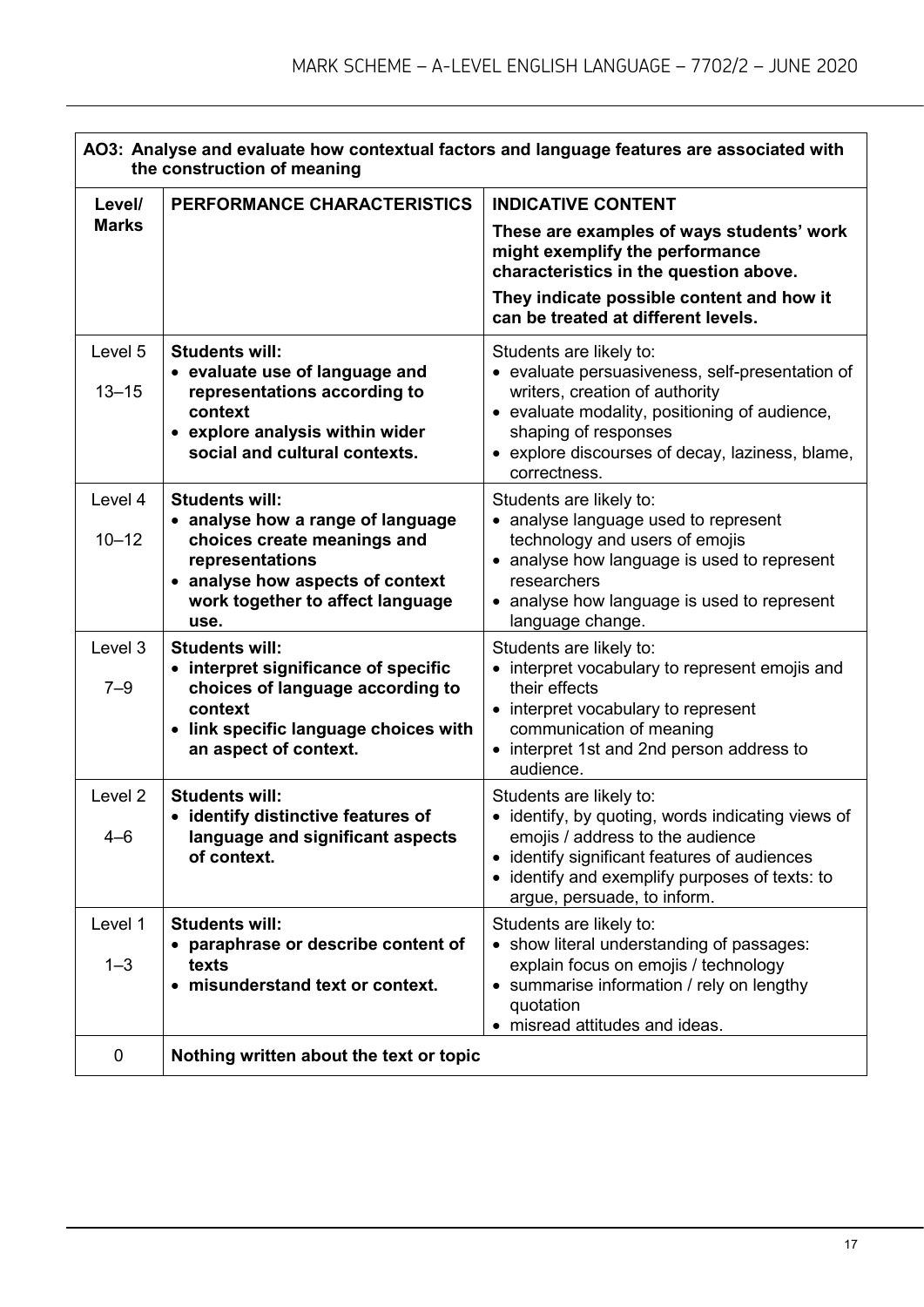| AO4: Explore connections across texts, informed by linguistic concepts and methods |                                                                                                                                          |                                                                                                                                                                                                                                                                            |
|------------------------------------------------------------------------------------|------------------------------------------------------------------------------------------------------------------------------------------|----------------------------------------------------------------------------------------------------------------------------------------------------------------------------------------------------------------------------------------------------------------------------|
| Level/                                                                             | PERFORMANCE CHARACTERISTICS                                                                                                              | <b>INDICATIVE CONTENT</b>                                                                                                                                                                                                                                                  |
| <b>Marks</b>                                                                       |                                                                                                                                          | These are examples of ways students' work<br>might exemplify the performance<br>characteristics in the question above.                                                                                                                                                     |
|                                                                                    |                                                                                                                                          | They indicate possible content and how it<br>can be treated at different levels.                                                                                                                                                                                           |
| Level 5<br>$13 - 15$                                                               | <b>Students will:</b><br>• evaluate the importance /<br>significance / effect of connections                                             | Students are likely to:<br>• evaluate discourses and representations of                                                                                                                                                                                                    |
|                                                                                    | found across texts.                                                                                                                      | language change<br>• evaluate effects of genre, purpose and<br>audiences on representation<br>• evaluate strategies of argument, persuasion<br>and authority.                                                                                                              |
| Level 4                                                                            | <b>Students will:</b><br>• explore connections between texts                                                                             | Students are likely to:<br>place examples of texts' language within a                                                                                                                                                                                                      |
| $10 - 12$                                                                          | by linking language and context.                                                                                                         | discourse about language decay<br>• place examples of texts' language within a<br>discourse about laziness<br>• place examples of texts' language within<br>discourses about correctness.                                                                                  |
| Level 3<br>$7 - 9$                                                                 | <b>Students will:</b><br>• make connections across texts by<br>identifying similar or different uses<br>of language / content / context. | Students are likely to:<br>compare and contrast any uses of language,<br>eg word classes, address pronouns, sentence<br>functions<br>• compare and contrast views of emojis,<br>technology and language change<br>• compare and contrast the purposes of the two<br>texts. |
| Level <sub>2</sub><br>$4 - 6$                                                      | <b>Students will:</b><br>make connections at a literal level.                                                                            | Students are likely to:<br>compare and label audiences<br>compare and label genres<br>• compare shared focus on emojis / technology<br>and language change.                                                                                                                |
| Level 1<br>$1 - 3$                                                                 | <b>Students will:</b><br>• discuss relevant aspects of texts<br>without making connections<br>explicitly.                                | Students are likely to:<br>• make implicit connections by using similar<br>topics for paragraphs on each text (3)<br>write about both texts separately (2)<br>$\bullet$ write about one text only (1).                                                                     |
| 0                                                                                  | Nothing written about the text or topic                                                                                                  |                                                                                                                                                                                                                                                                            |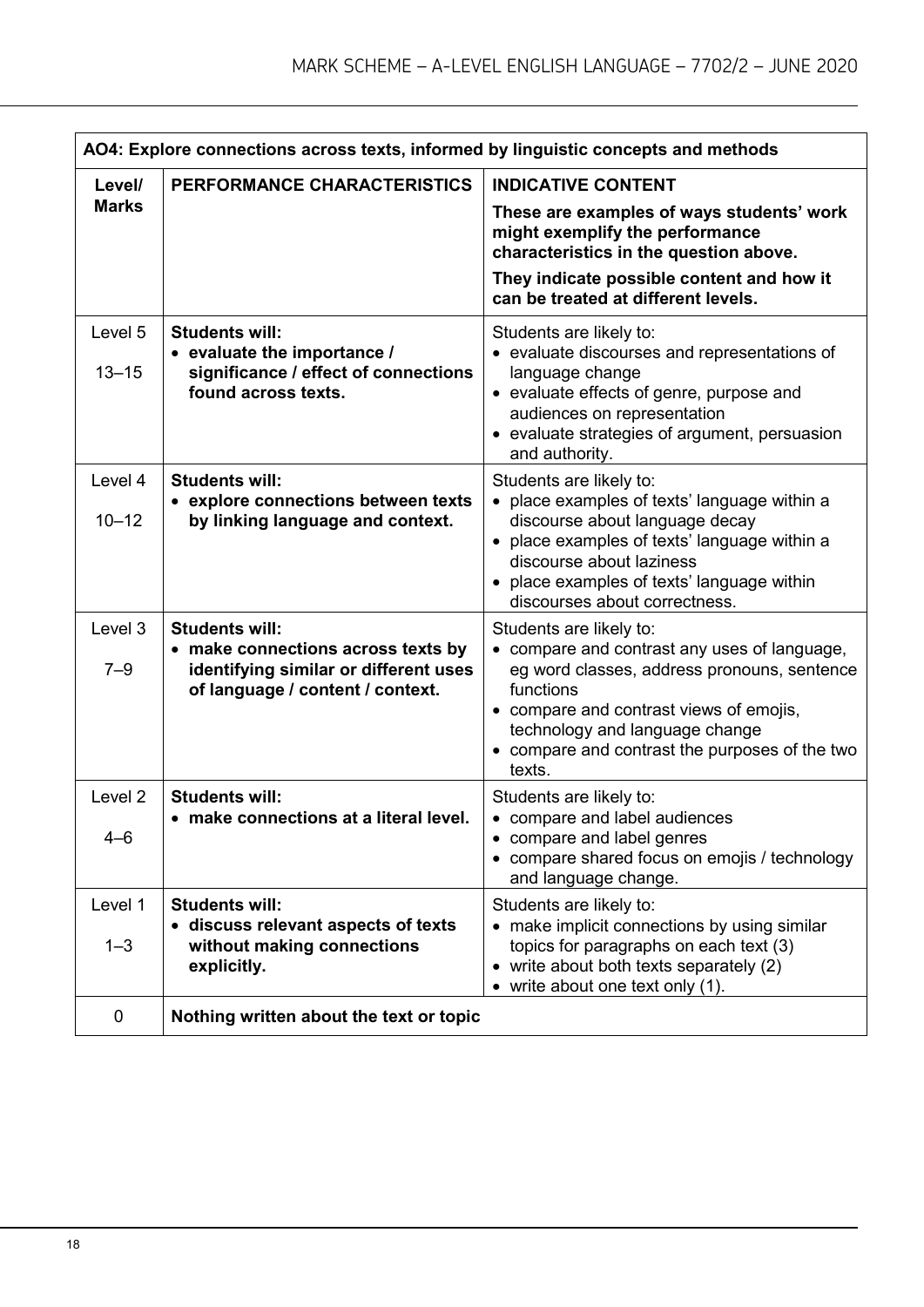**0 4** Write an opinion article on views about the effects of technology on language.

In your article you should:

- assess the ideas and issues raised in **Text A** and **Text B**
- refer to ideas from language study
- argue your own views.

**[30 marks]**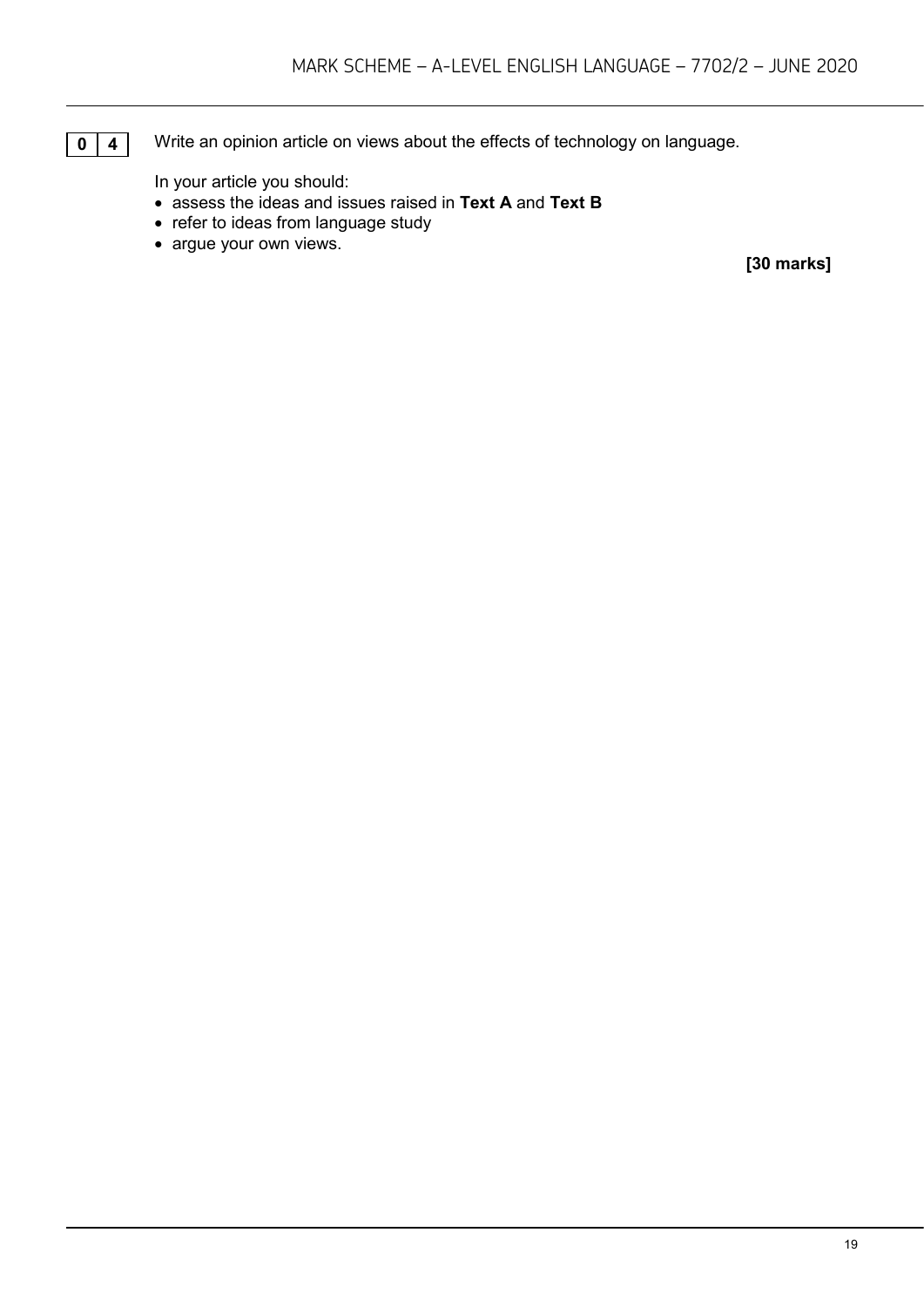| AO2: Demonstrate critical understanding of concepts and issues relevant to language use |                                                                                                                                                                                                                         |                                                                                                                                                                                                                                                                                                                                                                                               |  |
|-----------------------------------------------------------------------------------------|-------------------------------------------------------------------------------------------------------------------------------------------------------------------------------------------------------------------------|-----------------------------------------------------------------------------------------------------------------------------------------------------------------------------------------------------------------------------------------------------------------------------------------------------------------------------------------------------------------------------------------------|--|
| Level/                                                                                  | <b>PERFORMANCE</b>                                                                                                                                                                                                      | <b>INDICATIVE CONTENT</b>                                                                                                                                                                                                                                                                                                                                                                     |  |
| <b>Marks</b>                                                                            | <b>CHARACTERISTICS</b>                                                                                                                                                                                                  | These are examples of ways students' work might<br>exemplify the performance characteristics in the<br>question above.<br>They indicate possible content and how it can be                                                                                                                                                                                                                    |  |
|                                                                                         |                                                                                                                                                                                                                         | treated at different levels.                                                                                                                                                                                                                                                                                                                                                                  |  |
| Level 5<br>$17 - 20$                                                                    | <b>Students will:</b><br>• demonstrate a synthesised,<br>conceptualised and<br>individual overview of<br><b>issues</b><br>• evaluate and challenge<br>views, approaches and<br>interpretations of linguistic<br>issues. | Students are likely to:<br>• conceptualise the nature and causes of language<br>change as a process<br>• evaluate views of language change using specific<br>examples of the effect of technology<br>• evaluate and challenge evolution, progress and<br>technological determinism views<br>• evaluate and challenge incorrectness, laziness and<br>decay views.                              |  |
| Level 4<br>$13 - 16$                                                                    | <b>Students will:</b><br>identify and comment on<br>$\bullet$<br>different views, approaches<br>and interpretations of<br>linguistic issues.                                                                            | Students are likely to:<br>• identify and explore different negative explanations of<br>change, eg laziness, decay<br>• identify and explore different descriptive explanations<br>of change, eg functional theory, economy,<br>technological determinism<br>• explore examples of change using different<br>explanations<br>• argue for and against effects of technology.                   |  |
| Level 3<br>$9 - 12$                                                                     | <b>Students will:</b><br>• show detailed knowledge of<br>linguistic ideas, concepts<br>and research.                                                                                                                    | Students are likely to:<br>• show knowledge of ideas about why language<br>changes, eg potential / affordances and limitations<br>• show knowledge of how changes are implemented,<br>eg word formation processes<br>• show knowledge of how language changes spread<br>• show knowledge of research on effects of<br>technology.                                                             |  |
| Level <sub>2</sub><br>$5 - 8$                                                           | <b>Students will:</b><br>• show familiarity with<br>linguistic ideas, concepts<br>and research.                                                                                                                         | Students are likely to:<br>• outline a view of effect of technology as damaging<br>• identify several areas of change because of<br>technology, eg social media, the media, the internet,<br>printing<br>• identify a range of linguistic changes, eg vocabulary,<br>graphology, spelling, punctuation<br>• identify researchers and ideas by name only and<br>general or confused reference. |  |
| Level 1<br>$1 - 4$                                                                      | <b>Students will:</b><br>· discuss issues anecdotally<br>without specialist linguistic<br>knowledge.                                                                                                                    | Students are likely to:<br>• discuss effect of technology on language without<br>linguistic comment (4)<br>• give examples of language change caused by<br>technology (3)<br>• discuss language change without examples (2)<br>• discuss technological change with no language focus<br>(1).                                                                                                  |  |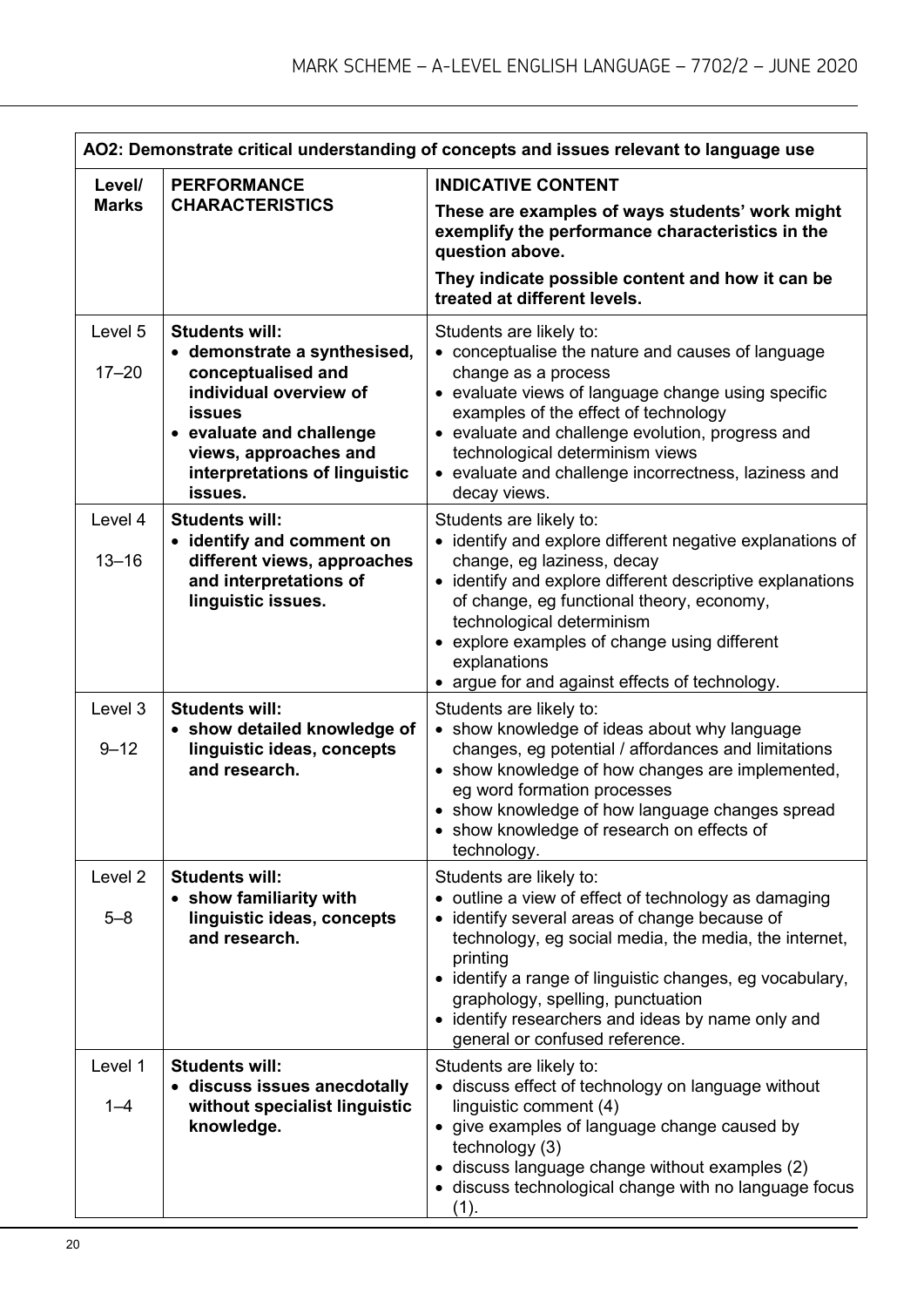**Nothing written about the text or topic**